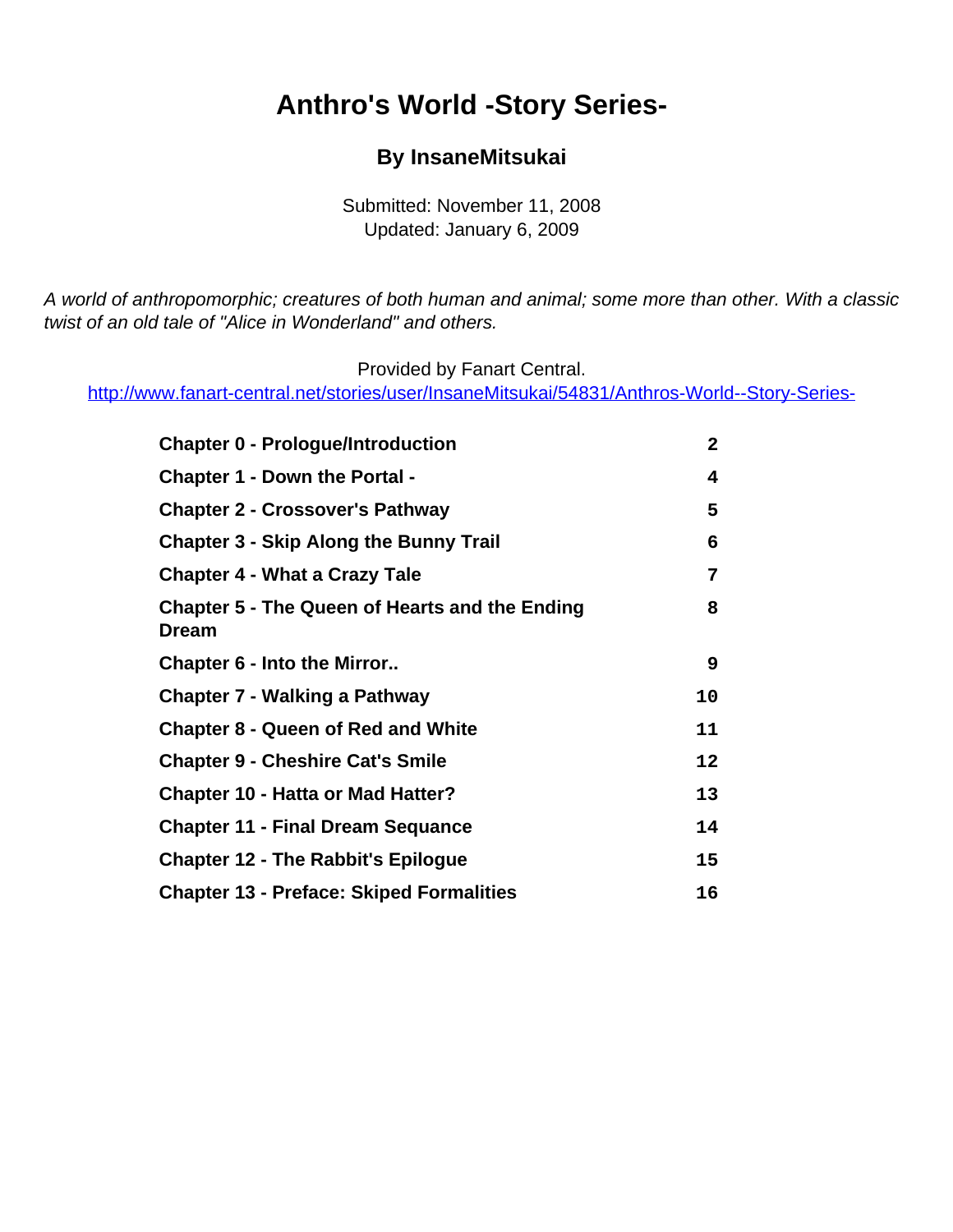#### **0 - Prologue/Introduction**

<span id="page-1-0"></span>(Welcome to Anthro's World -Wonderland-)

Welcome invited guest to this world of Nyght. I am Gloria T. Fantasma. I have many aliases, some tend to call me the 'wonderlandish girl' and others the 'fantasma-tic' or 'phantom girl', but most of all the 'white rabbit' of the 'unknown' and 'untamed' or 'uncharted' world of Anthro.

In this world of wonderland, I am the mischievous white rabbit. Heh! ^\_^ Yeah, that's right! I am the Queen's MOST loyal white hare, but may I say in your world I am NOT of such; I am just a normal girl with long brown hair and blue eyes.

When I am not acting as an ordinary girl; I come here! Into the world of Anthro. I of course, become a bunny girl with floppy white ears and a cotton tail to match. After all, this is the world of Wonderland -Anthro-! I welcome you all to my world, and I'll try and do my best.

 $\overline{\phantom{a}}$  $\mathcal{N}$ (0.-) (Bunny Logo)

\* \* \* \* \* \* \* \* \* \* \* \* \* \* \*

Characters` Profile #1

\* \* \* \* \* \* \* \* \* \* \* \* \* \* \*

[Notes: "?" means "Unknown" or "N/A". With each profile -- it'll change after profiles #1-4, then begin again with #1. It'll go through #1-5 again ending with 1-4 extra profiles. Okay, they're 3 sets/types of porfolios: the #1 through the first set of 4 are called; "Characters` Profile". The next set are called; "Non-/Mini-Profile" and the last set are called; "Extra Profiles", and each one will appear in every new chapter 1 at a time. That makes 12 chapters and 1 profile each/whole.]

```
Name: Gloria Tisdale Fantasma (Guroria Chisudere Pantasuma)
Aliases: White Rabbit (Shiroi Usagi)
- ('wonderlandish' / 'fantasma-tic'or 'phantom girl')
Age: ? (appears 18)
Race: Human/Rabbit
Hair: Brown
Eyes: Blue
```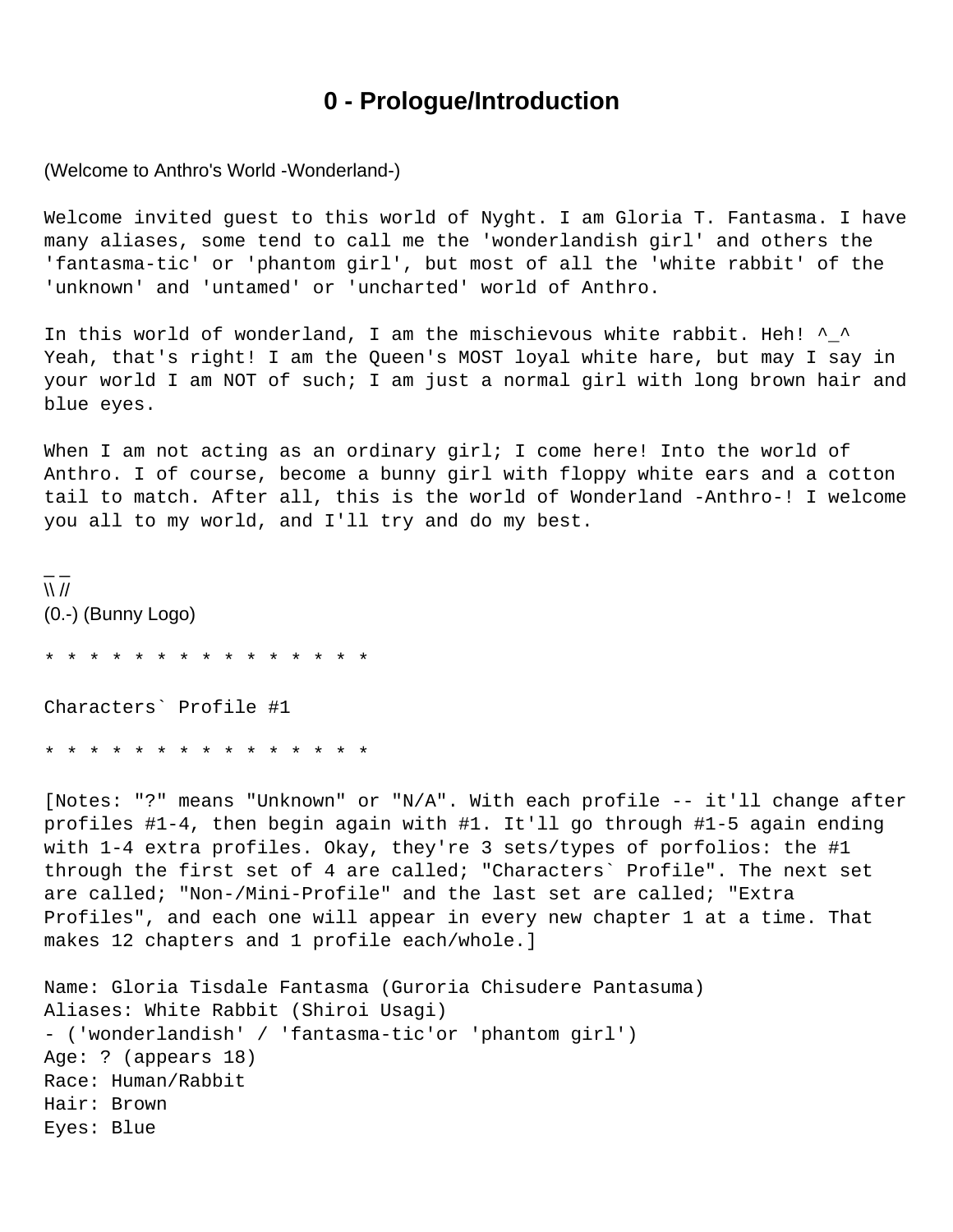Role: Main Character -heroine-Attire#1: Bright Red Clothes Attire#2: Black Vest, White T-shirt (with a pretty pink rose)

Decription: "Gloria is 'the welcoming host' for the story's narrations. She welcomes "our"; the guest by introducing herself and the story of where it stands. In other words, she'll tell the reader; the guest what has already happened and also give a preview of what's to happen next in each and evey new chapter to come. "'-Remember- She is the main character, but the story doesn't start without you.'"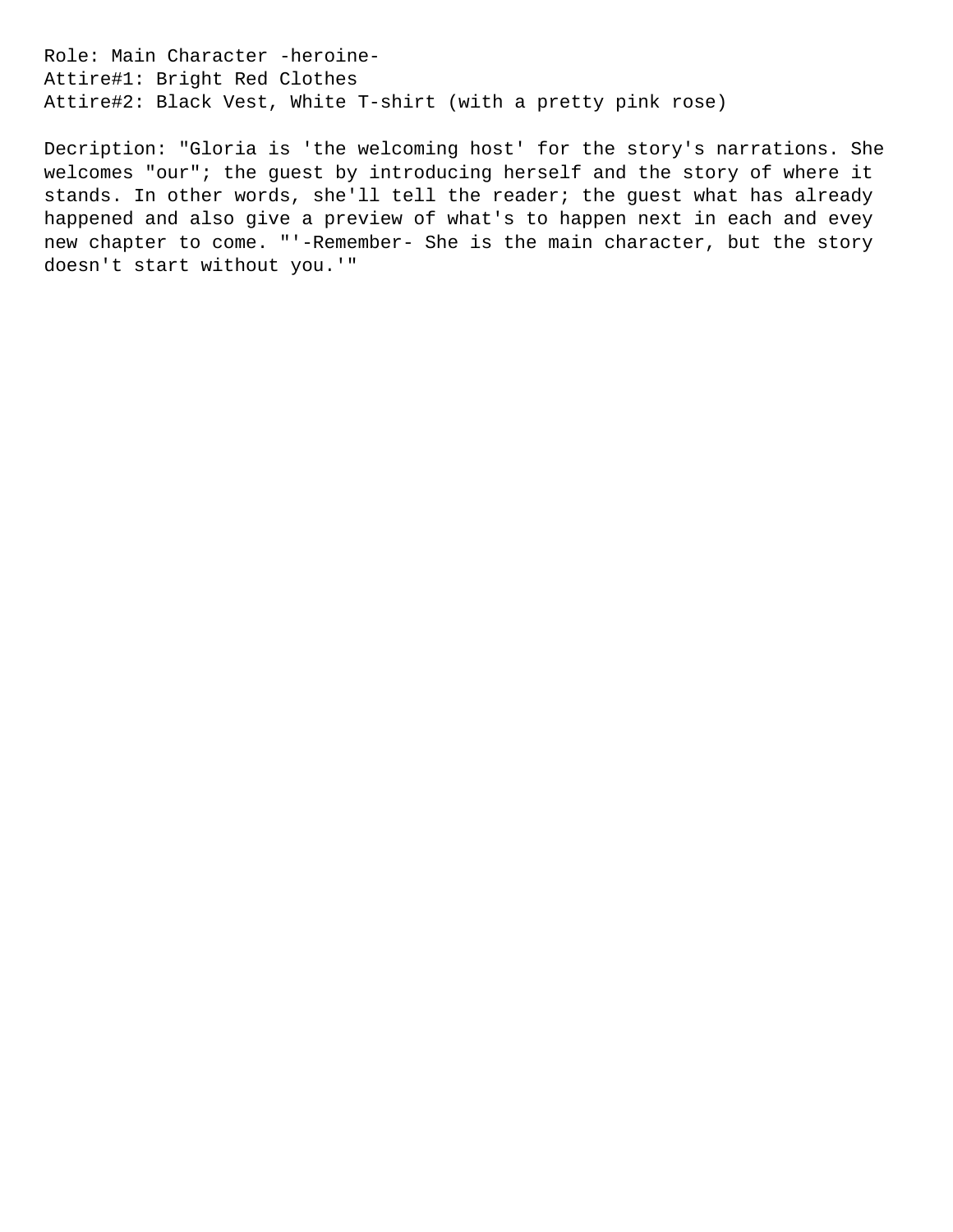#### **1 - Down the Portal -**

<span id="page-3-0"></span>Gloria: "Hi, everyone and welcome back invited guest, to those who've read prologue and haven't, this is the nyght of Wonderland, Anthro. I am Gloria T. Fantasma, and what has already happen is..: An introduction about me, my world of wonderland and your world. Today's preview is.. 'Down the Portal' of the Rabbit's Hole; here we'll meet Alice and her adventures in Wonderland. Let's begin!"

"Alice! Alice! Where are you?" Darik was calling. The both of them were best friends ever since childhood and their friendship grew ever stronger, afterwards. Today, Alice and Darik were playing hide and go seek. That is until, Alice fell down the portal of the rabbit's hole during the game. "Aaaagggghhhh! Daaarrriiikkk!" Alice cried falling downwards with her eyes closed because of fear.

--Unfinished Chapter-- (I'll be back with more soon.. promise!) ^\_-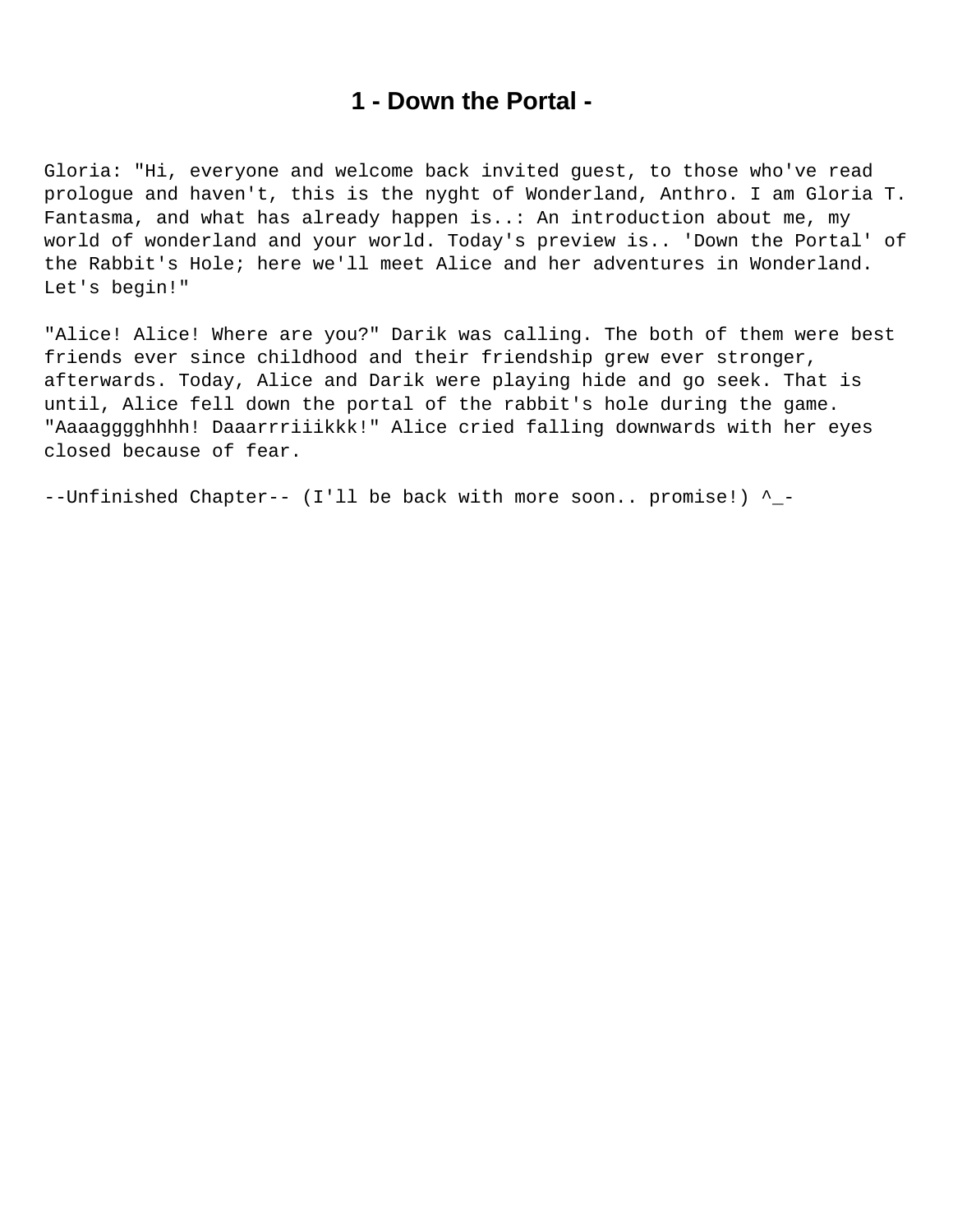## <span id="page-4-0"></span>**2 - Crossover's Pathway**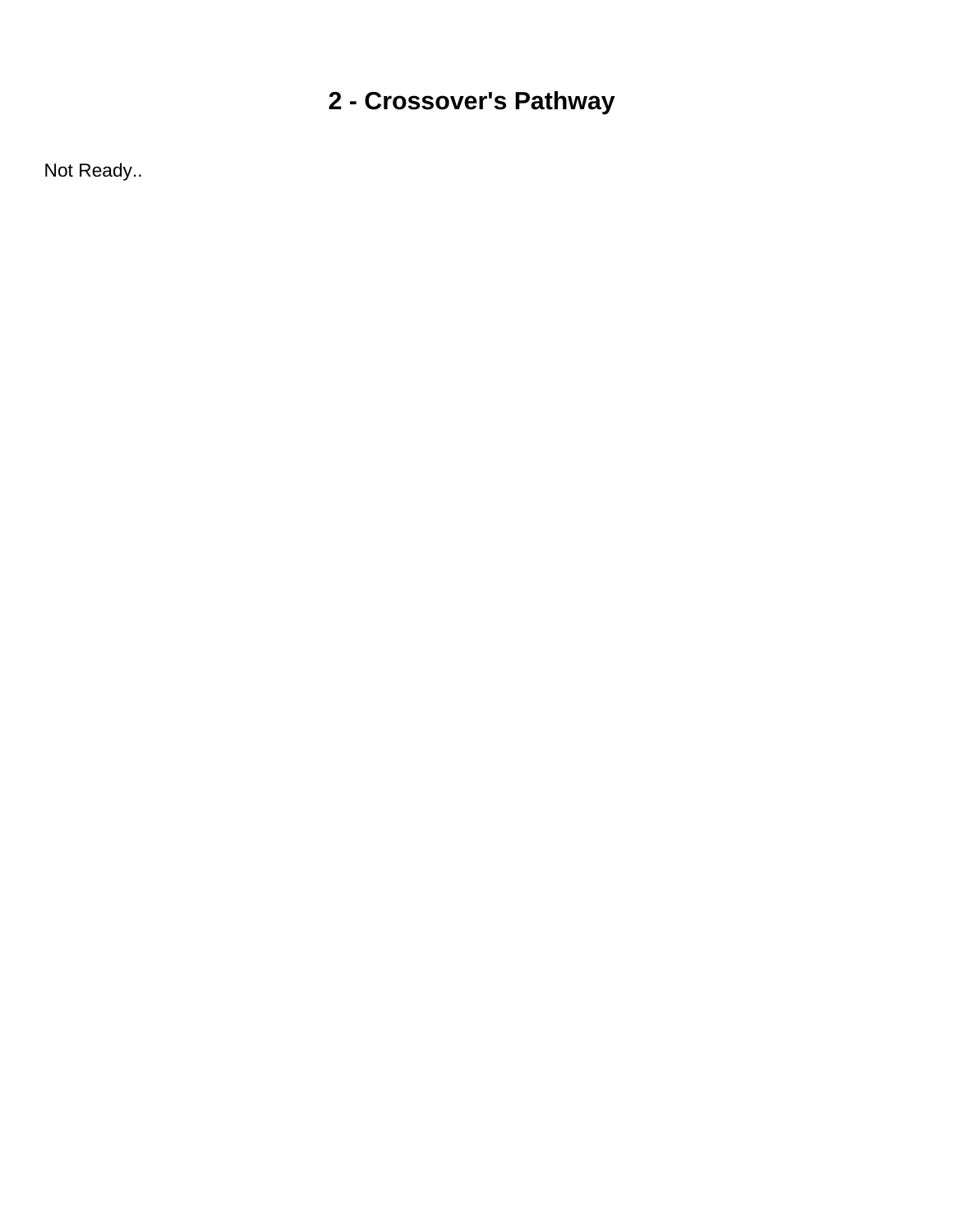## <span id="page-5-0"></span>**3 - Skip Along the Bunny Trail**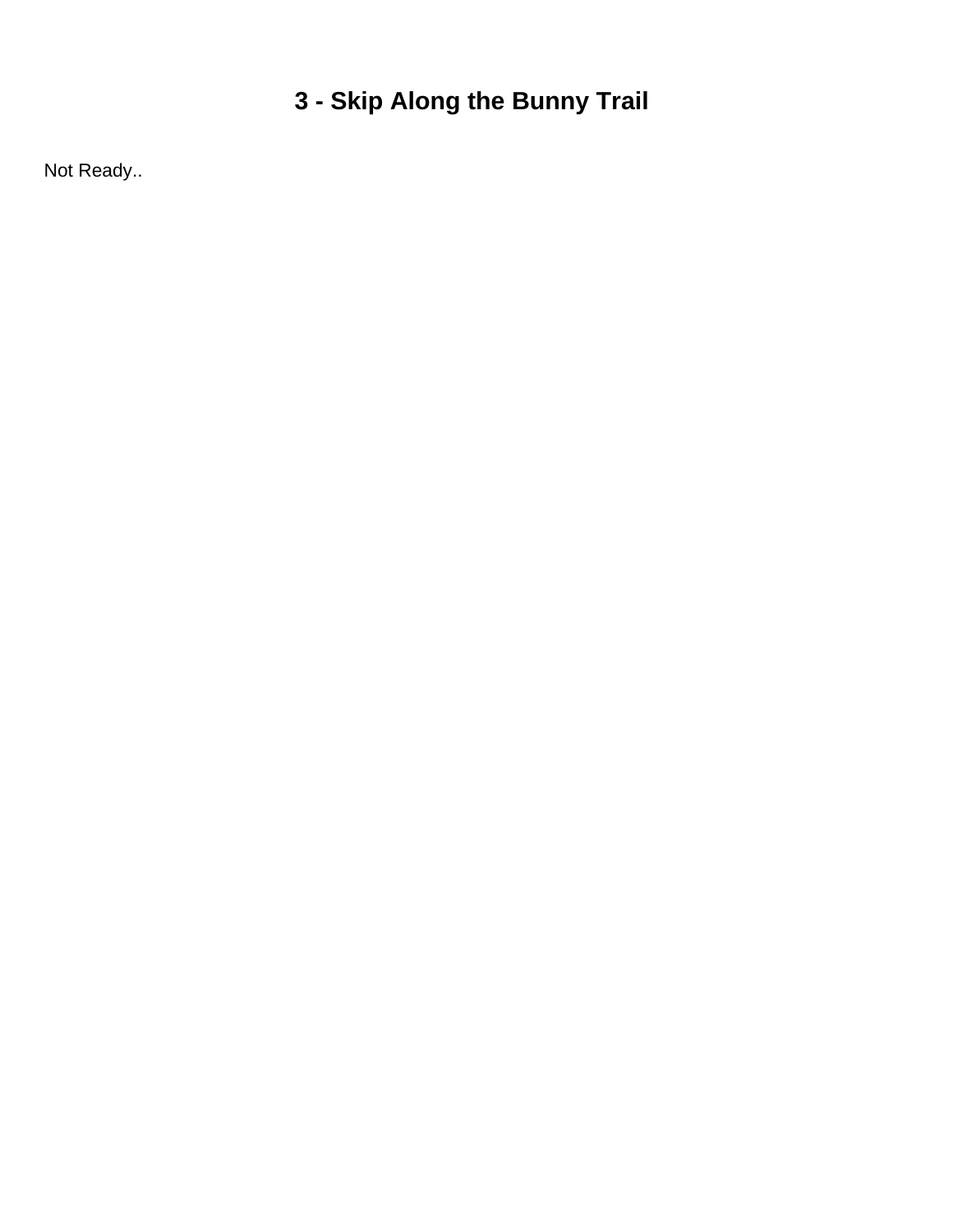## <span id="page-6-0"></span>**4 - What a Crazy Tale**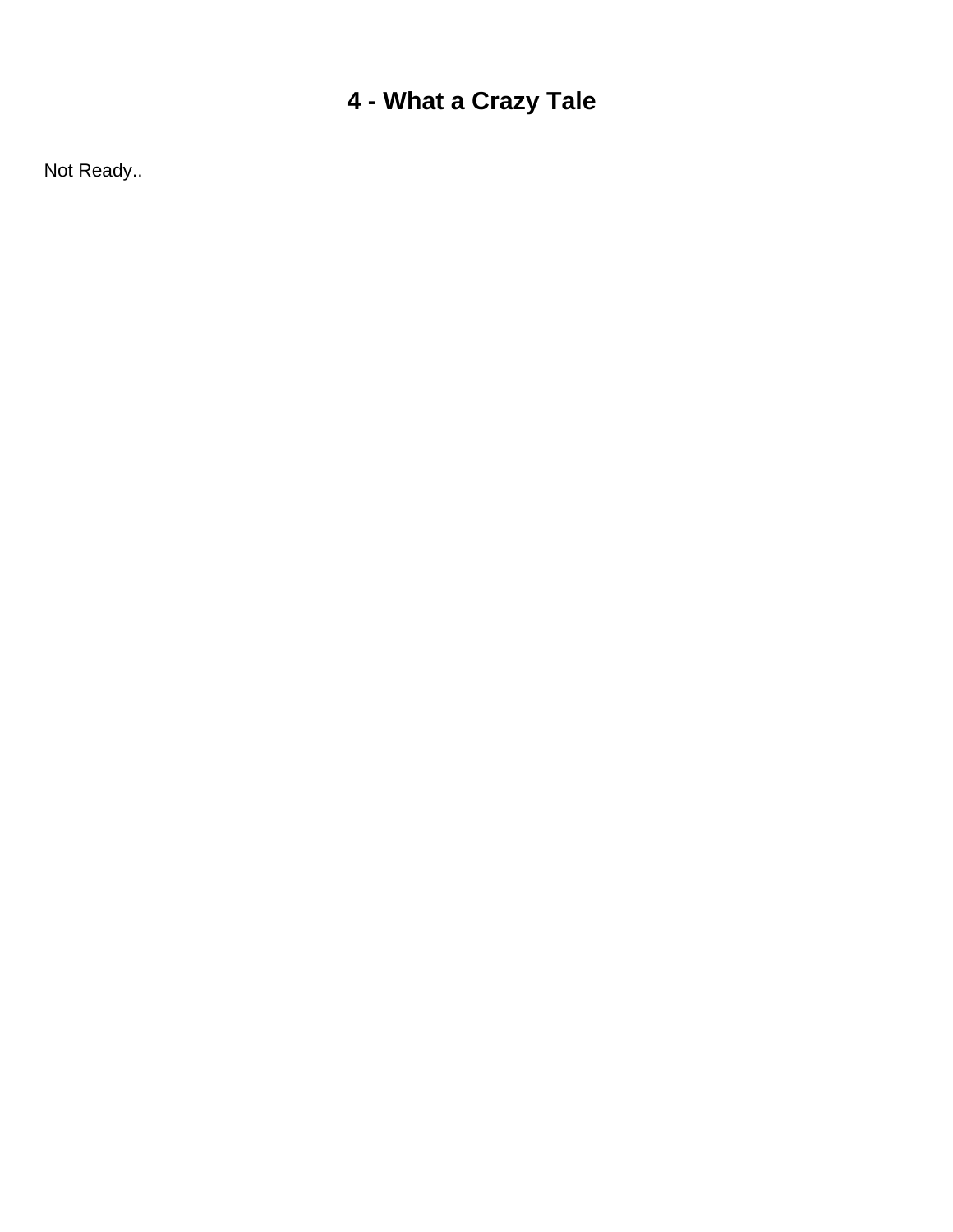## <span id="page-7-0"></span>**5 - The Queen of Hearts and the Ending Dream**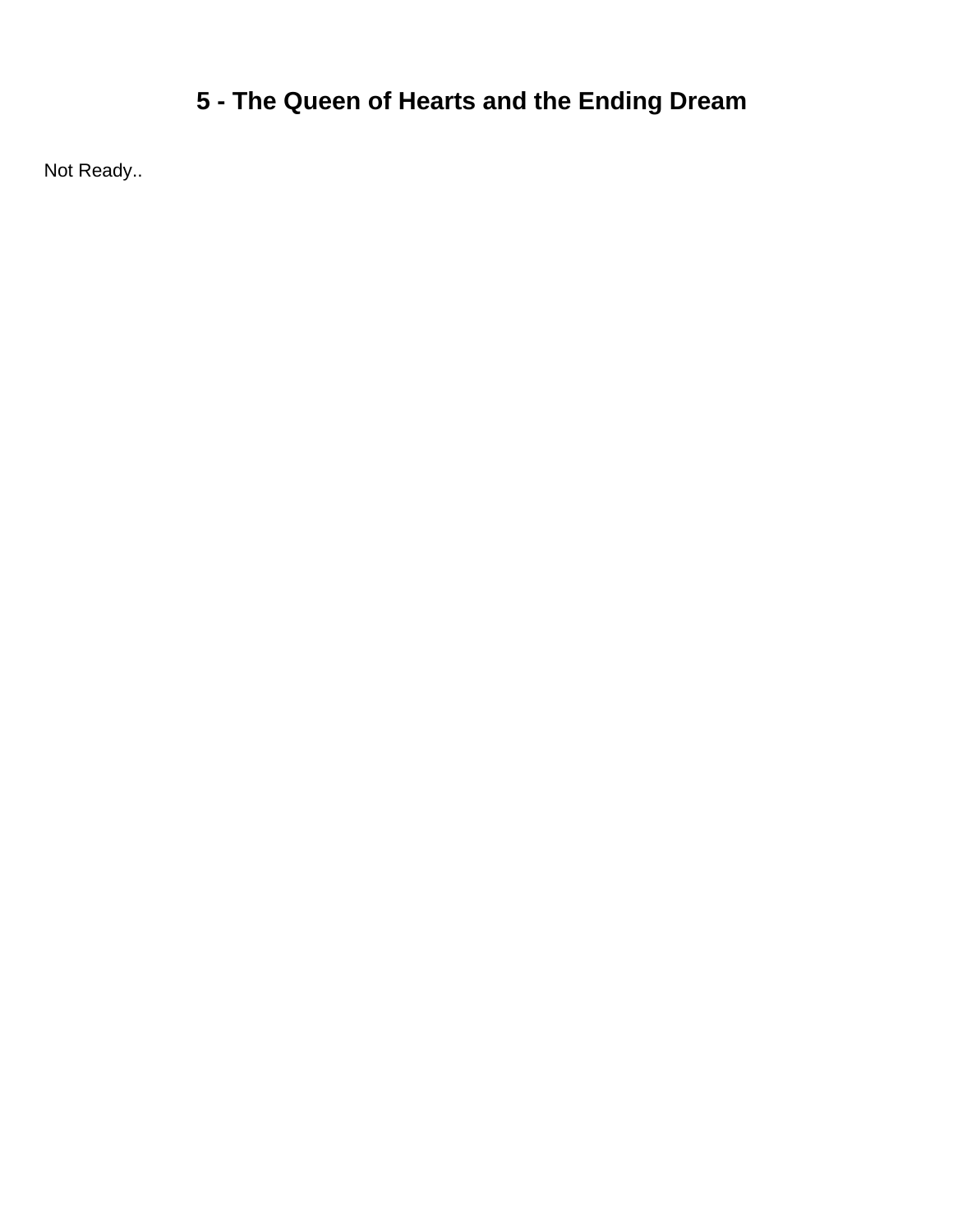### **6 - Into the Mirror..**

<span id="page-8-0"></span>(Welcome to the Viewing Glass)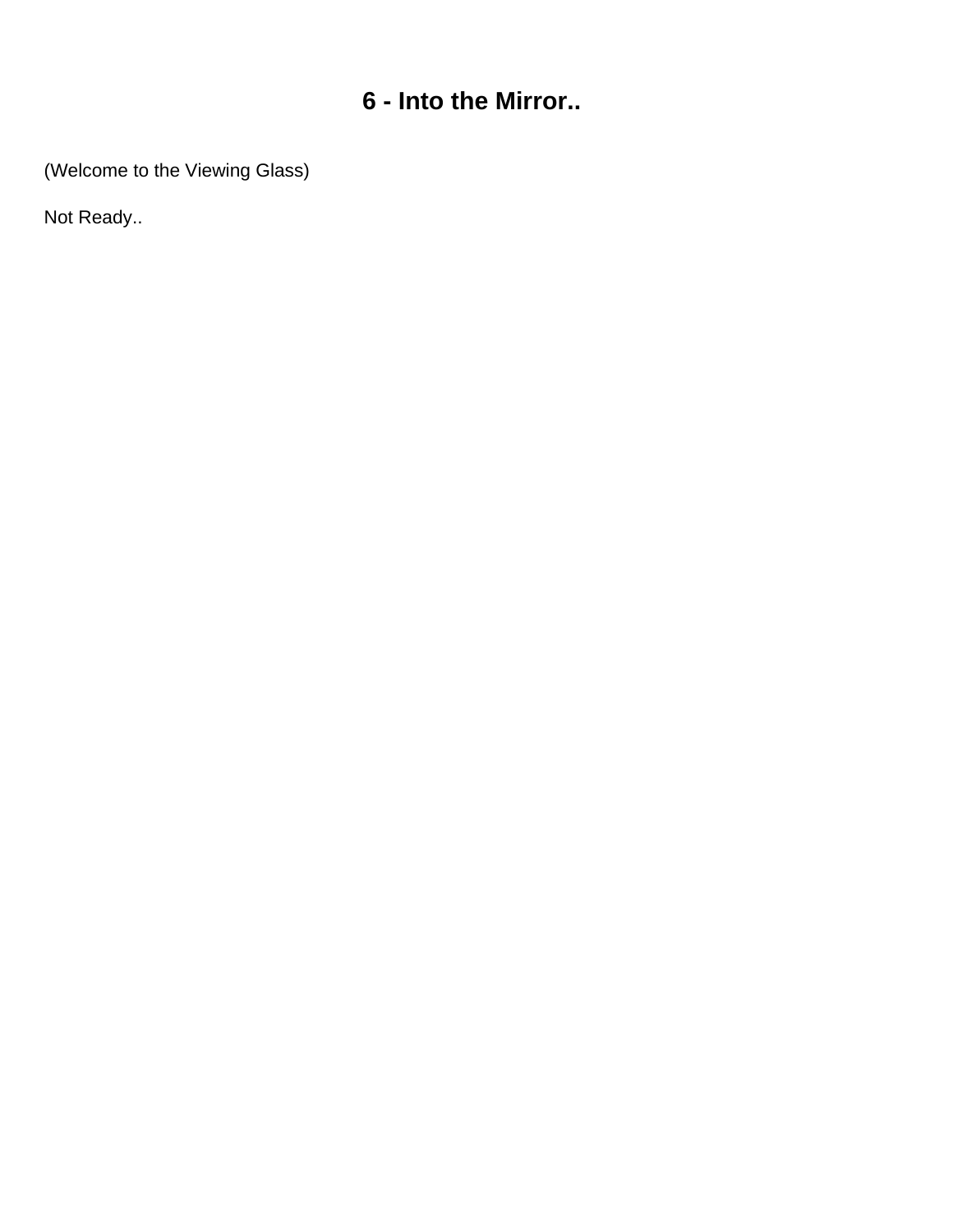## <span id="page-9-0"></span>**7 - Walking a Pathway**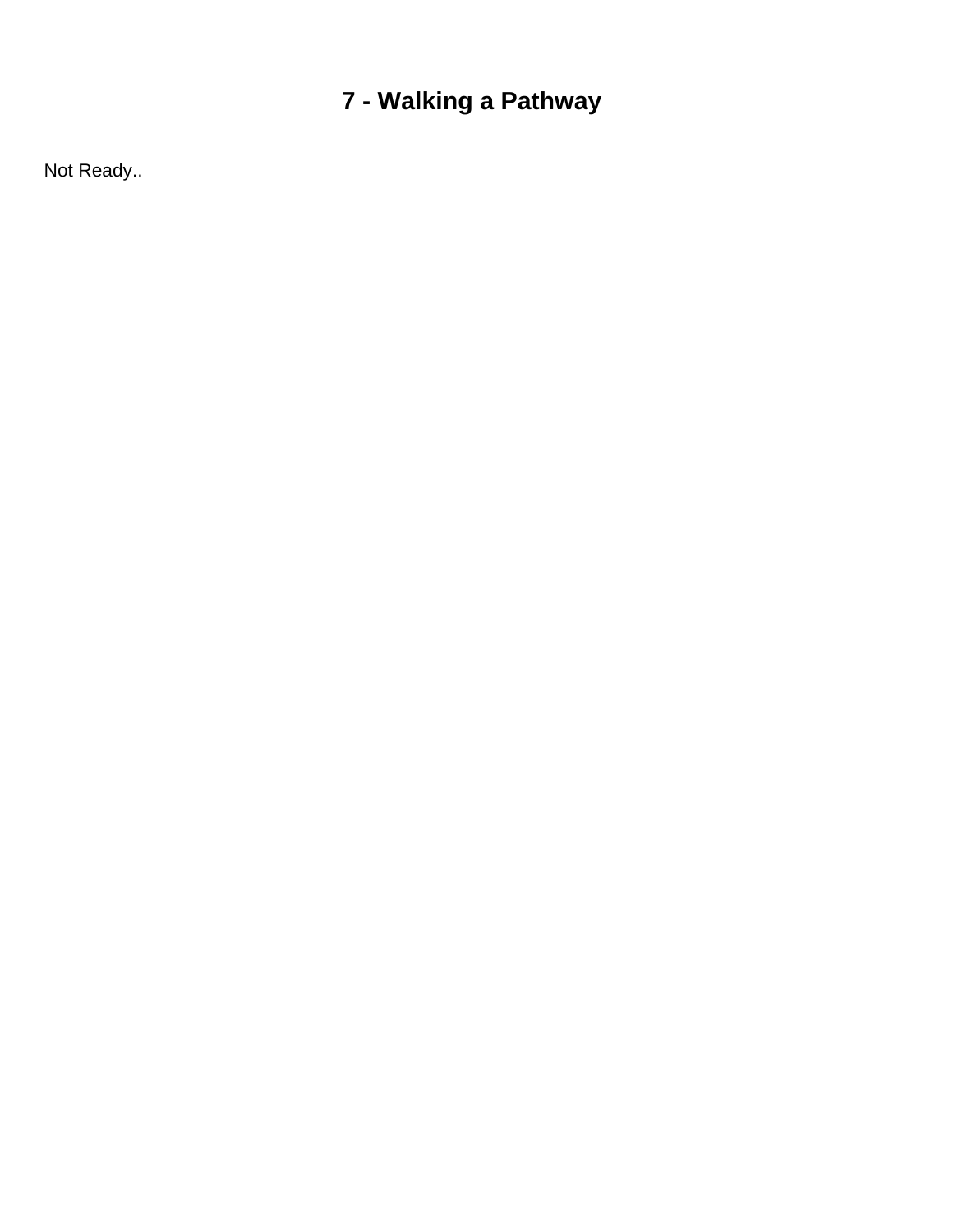### <span id="page-10-0"></span>**8 - Queen of Red and White**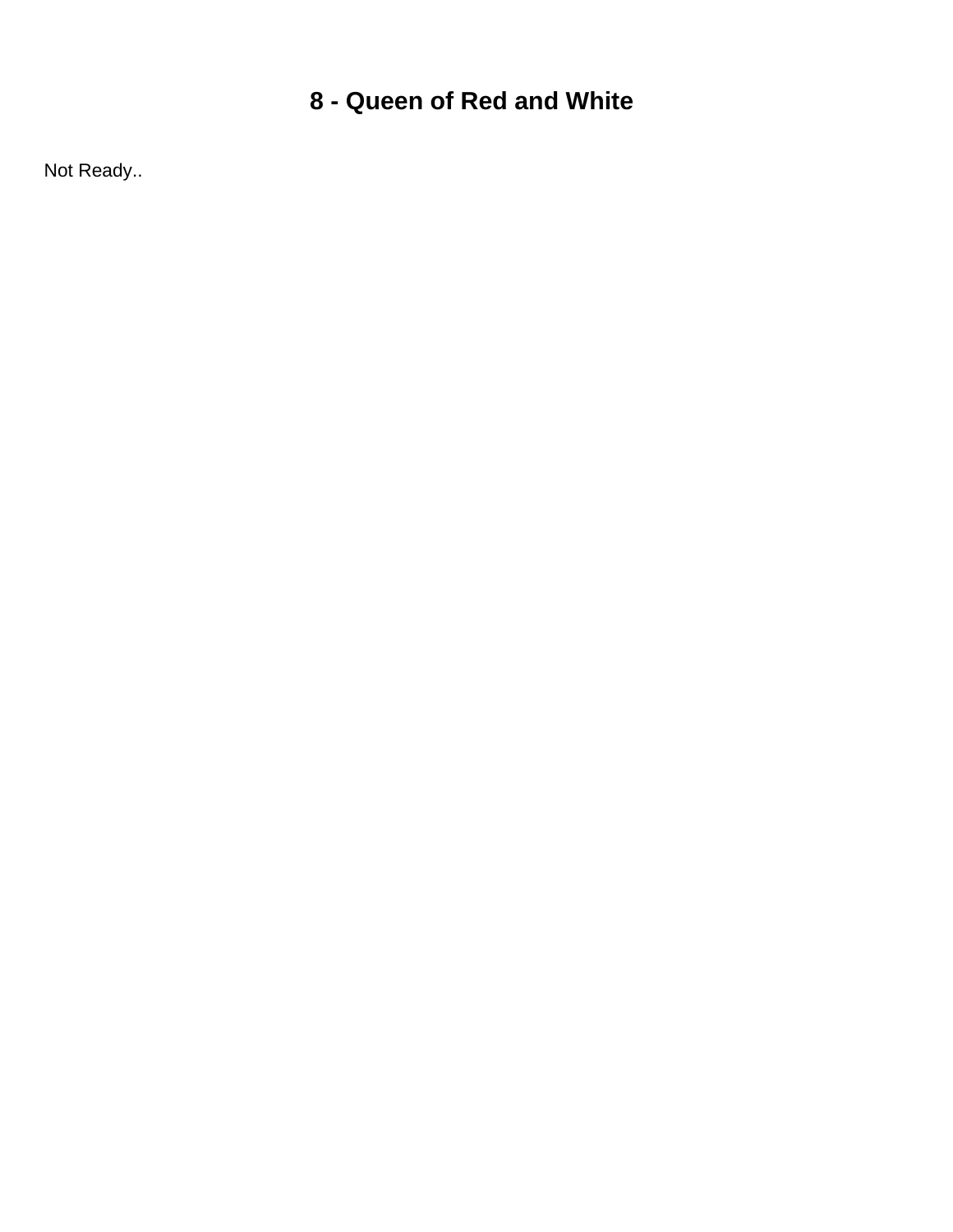### <span id="page-11-0"></span>**9 - Cheshire Cat's Smile**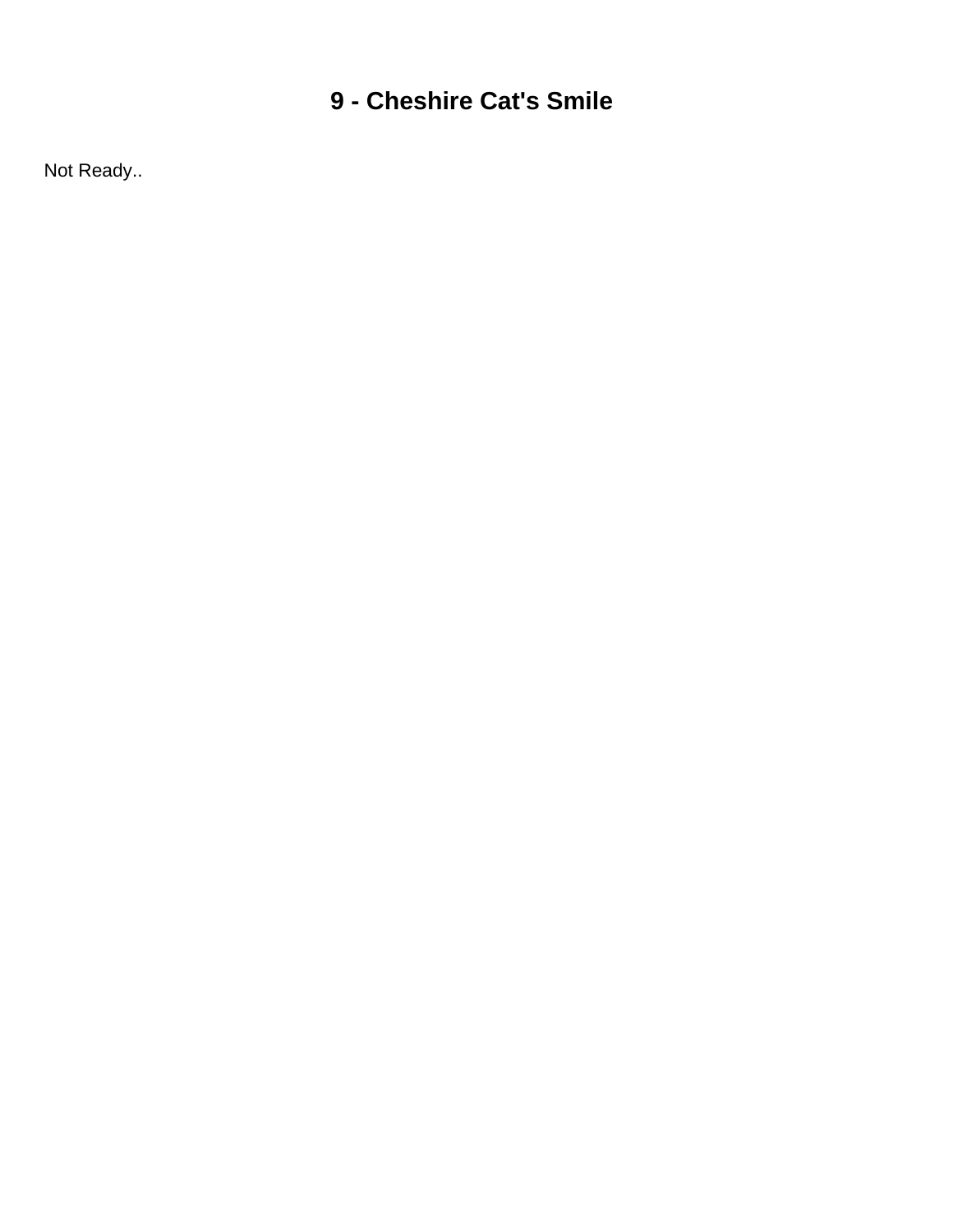### <span id="page-12-0"></span>**10 - Hatta or Mad Hatter?**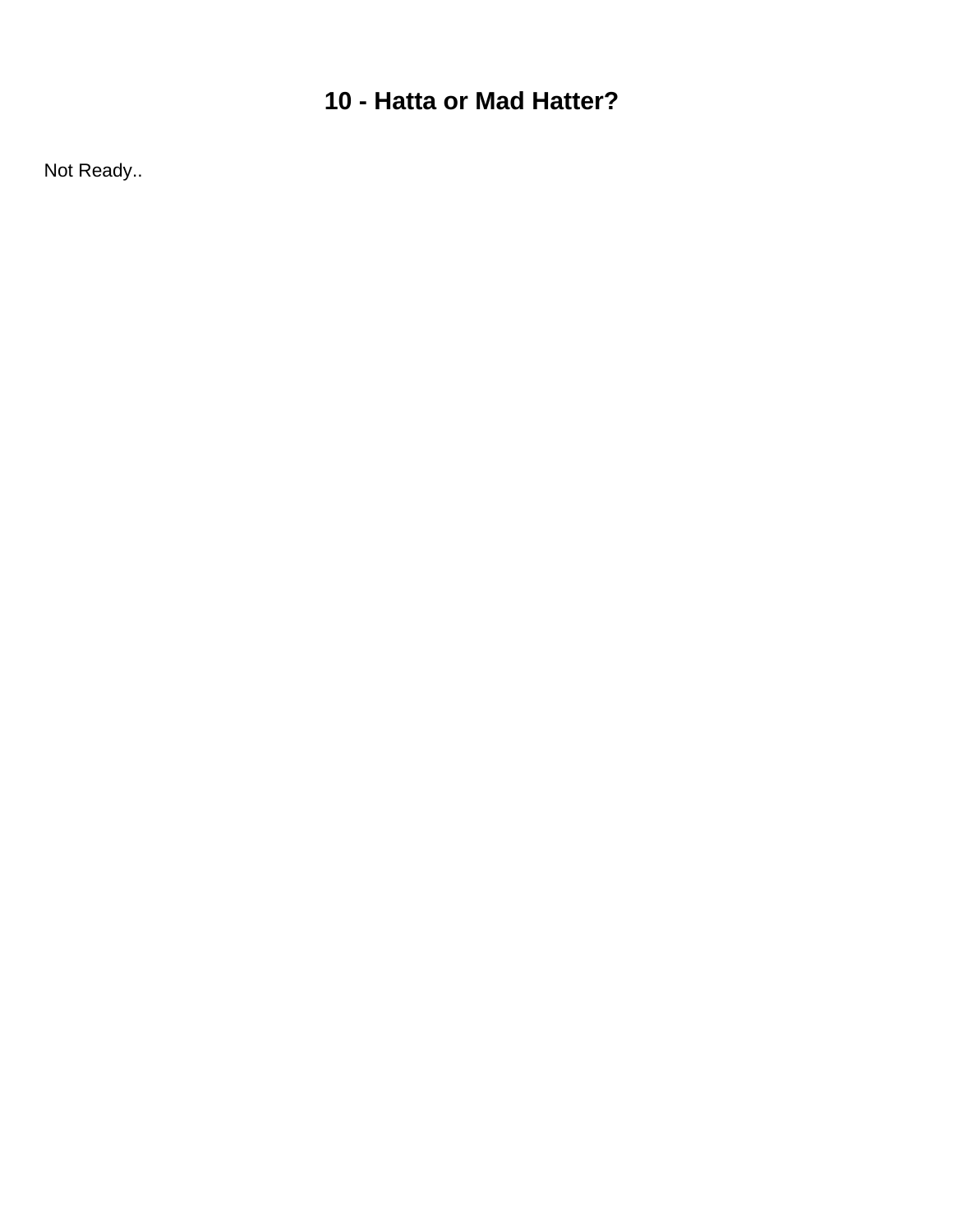## <span id="page-13-0"></span>**11 - Final Dream Sequance**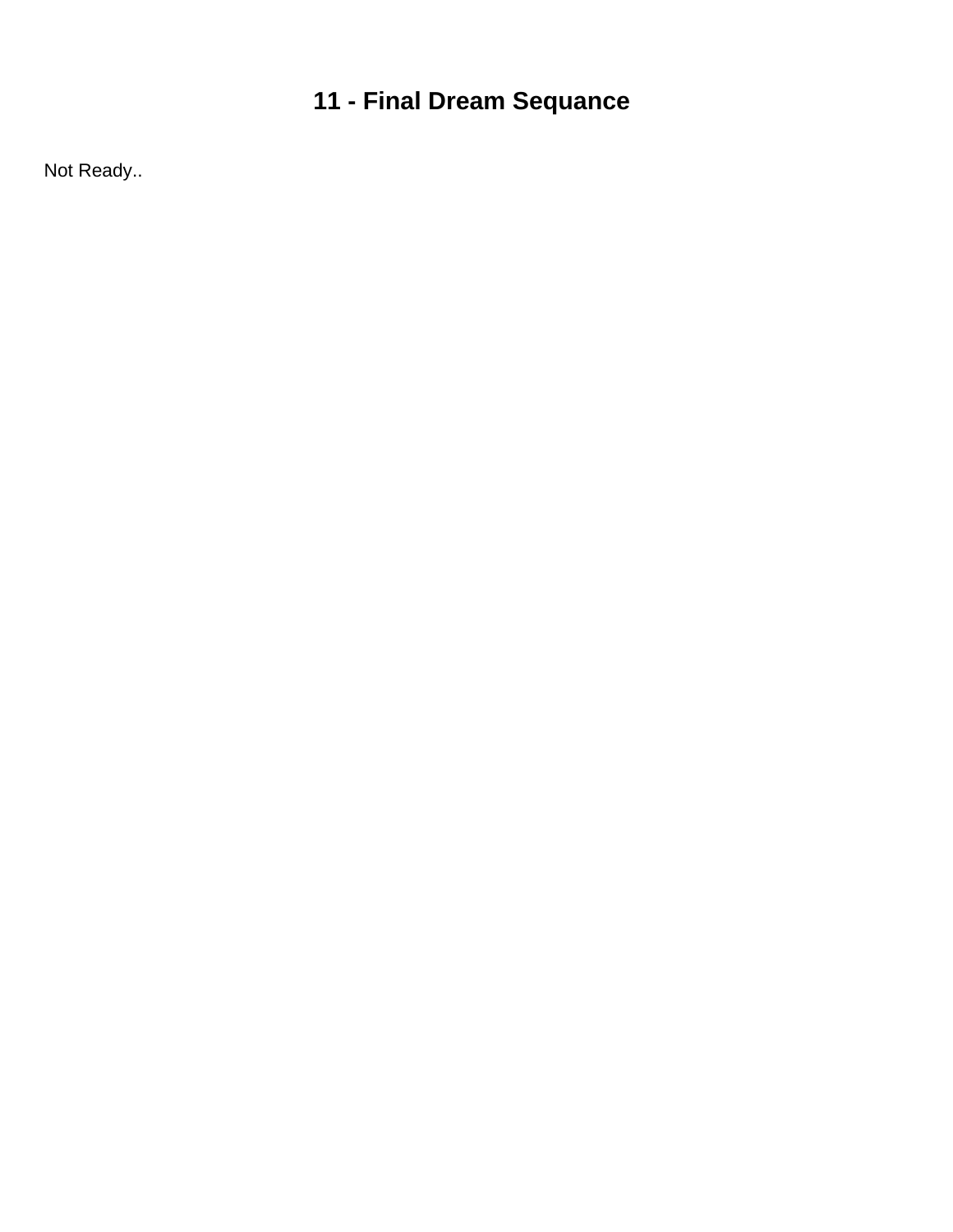# <span id="page-14-0"></span>**12 - The Rabbit's Epilogue**